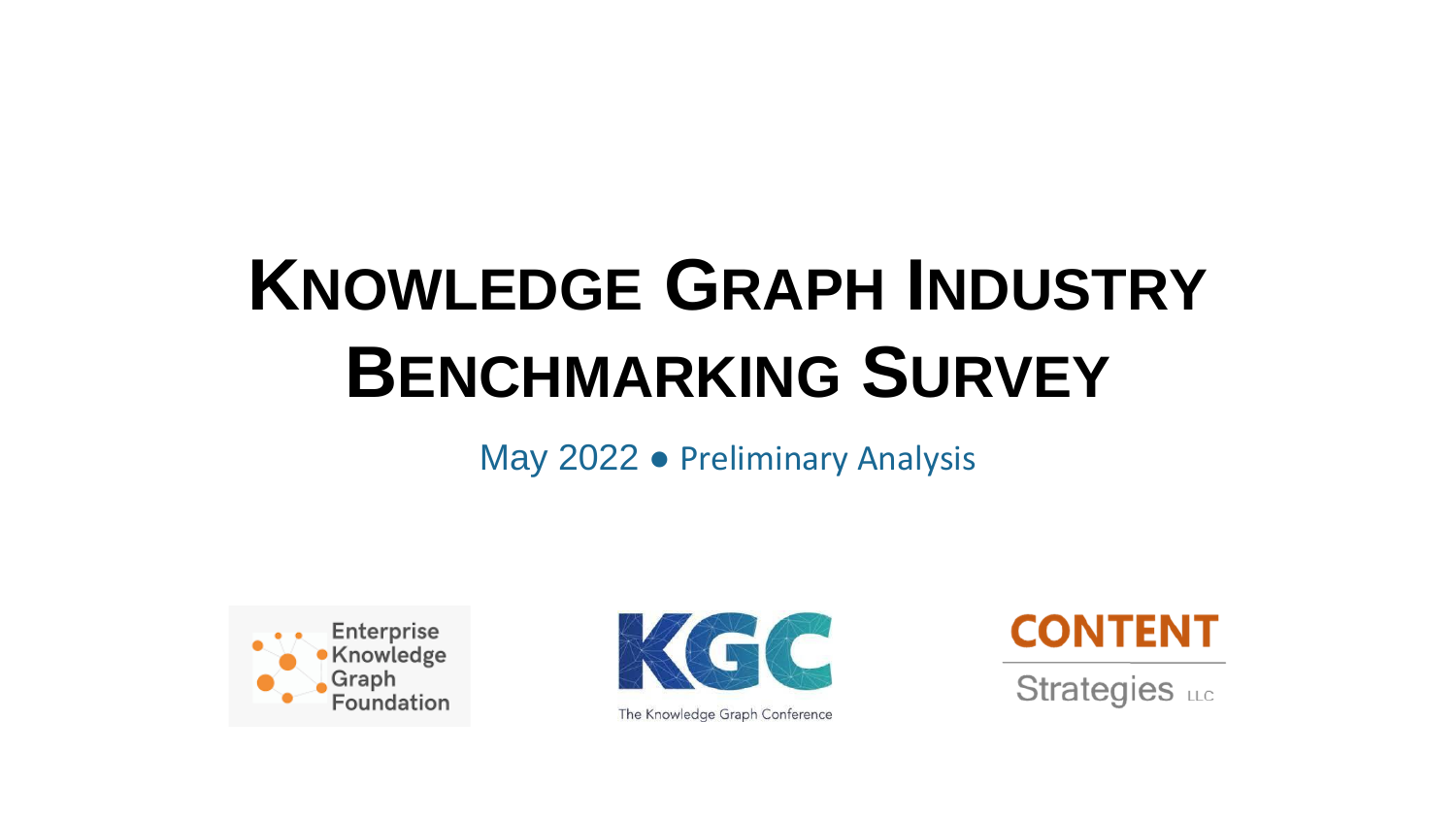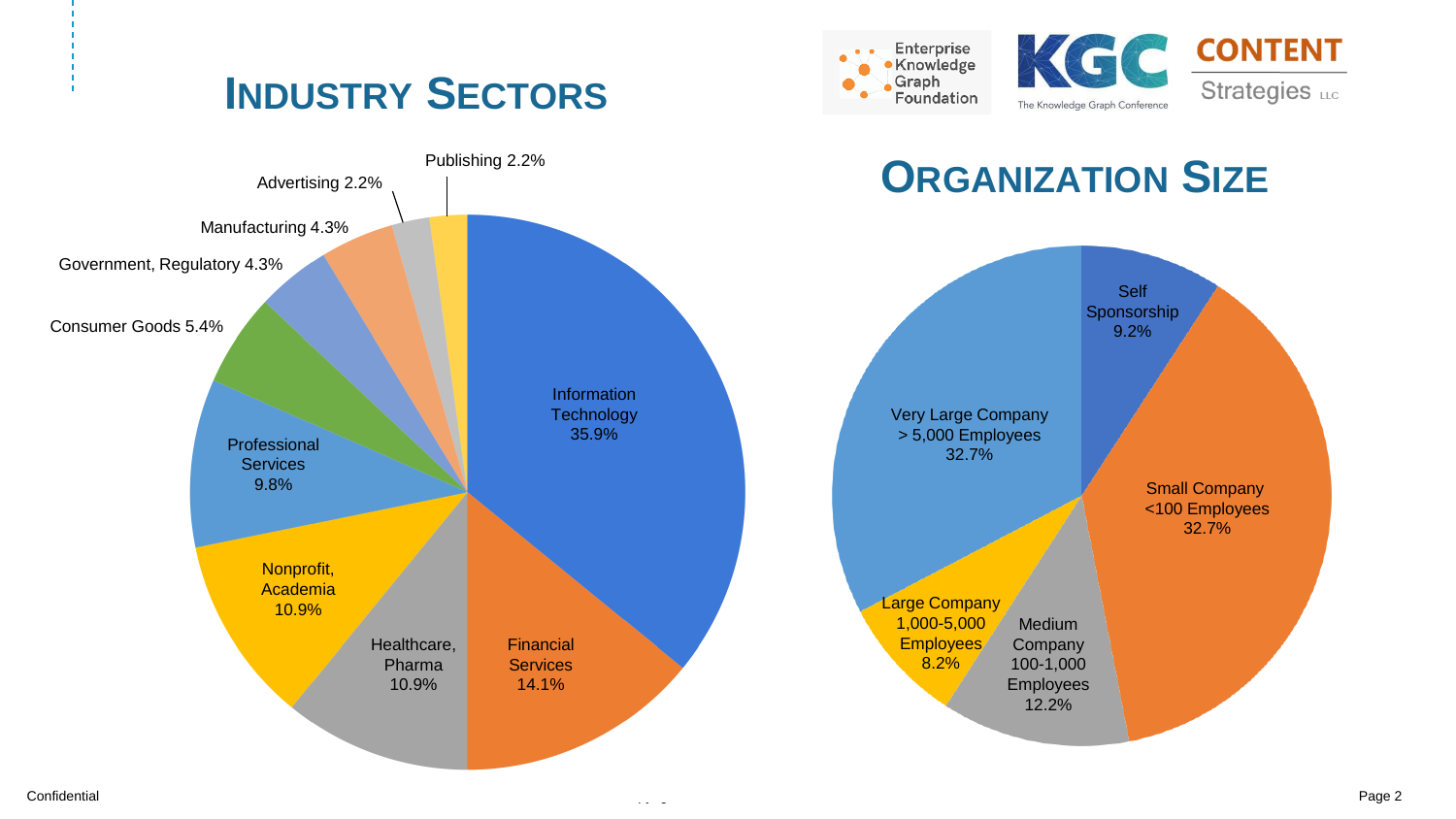



### **PRIMARY ROLE**



### **BUSINESS FUNCTION**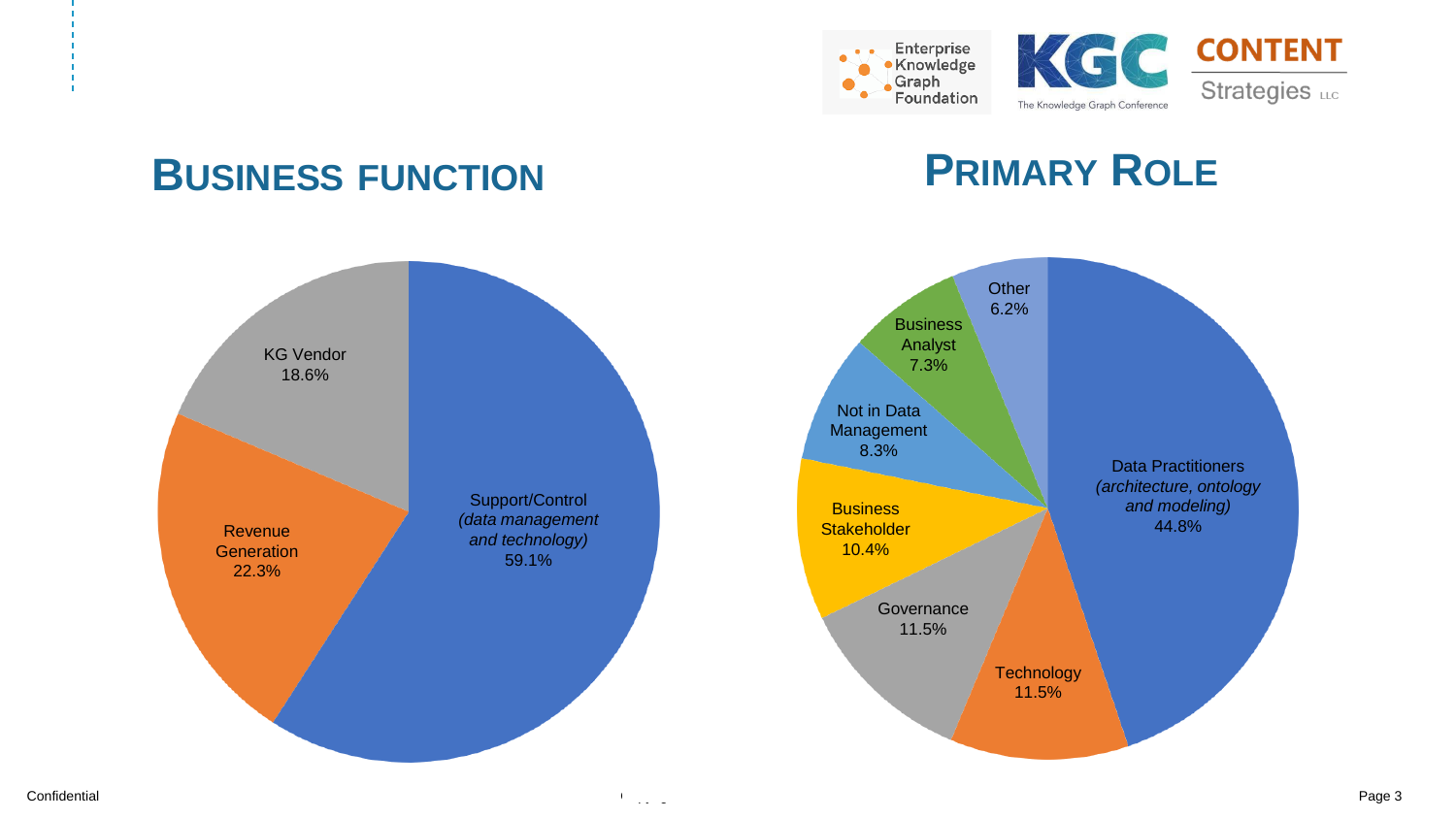





### **INITIATIVE SPONSOR AWARENESS**

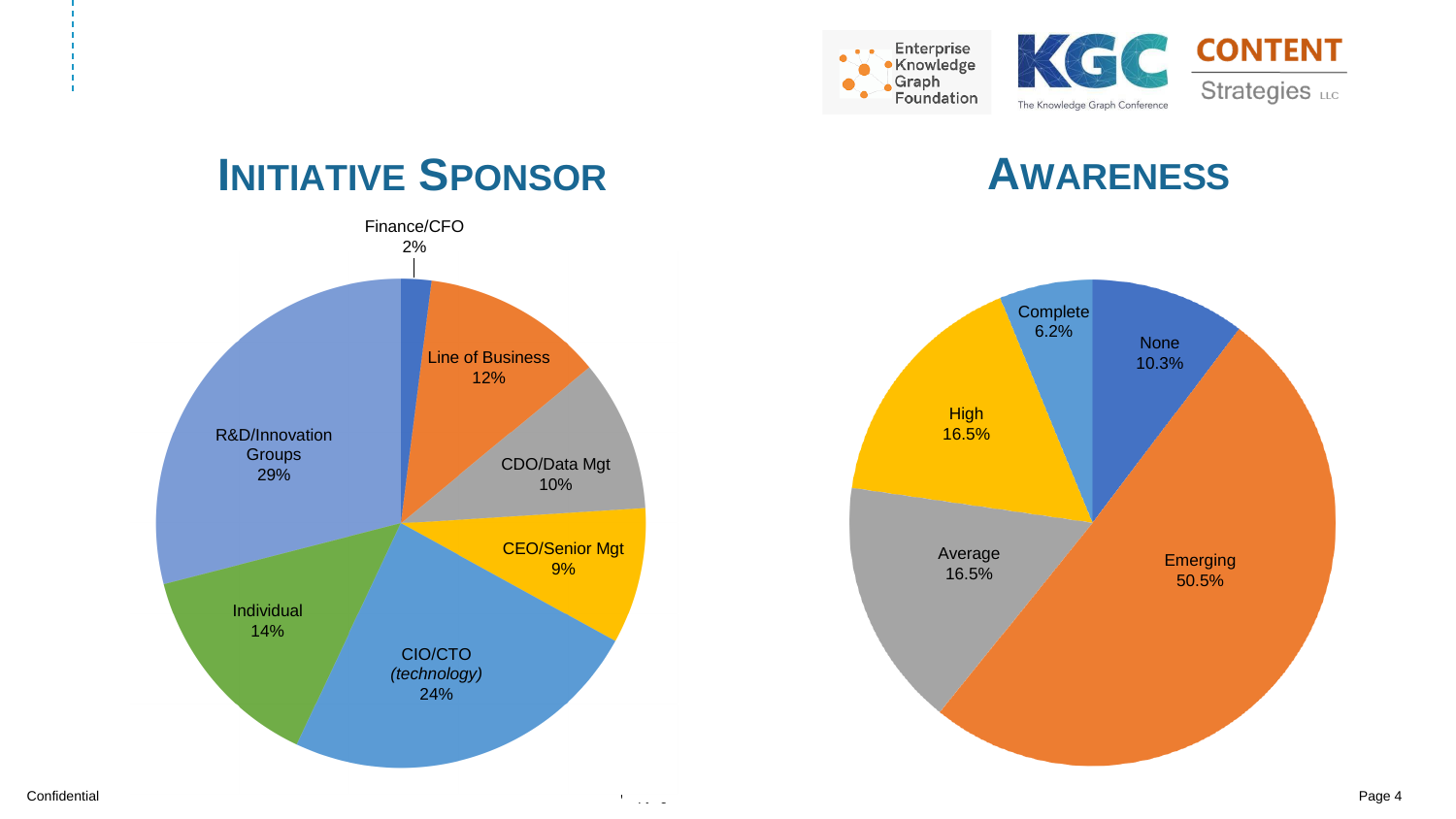





### **TEAM STRUCTURE FULL TIME EQUIVALENTS**

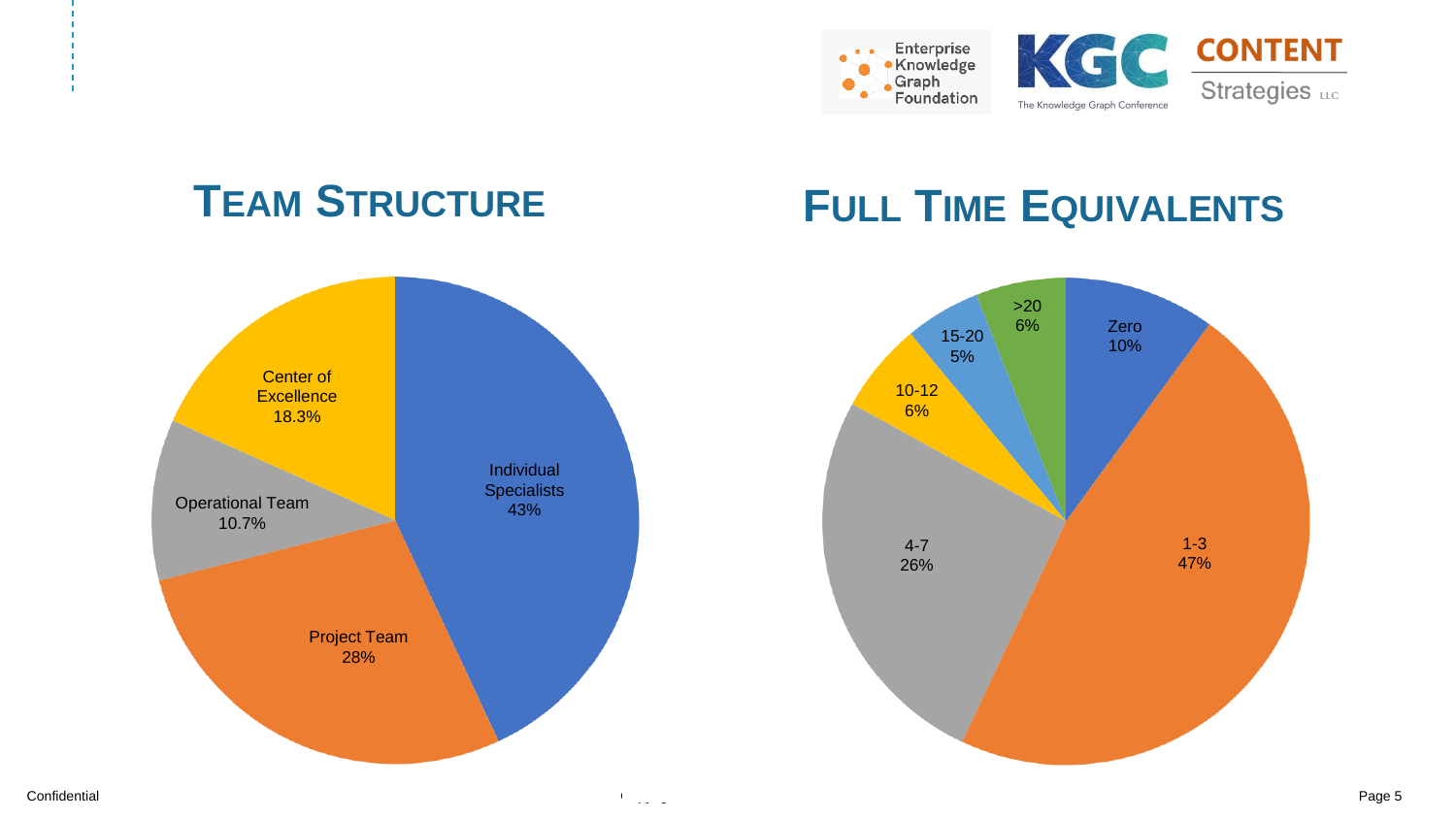





### Confidential Copyright © 2018 EDM Council Inc. Page 6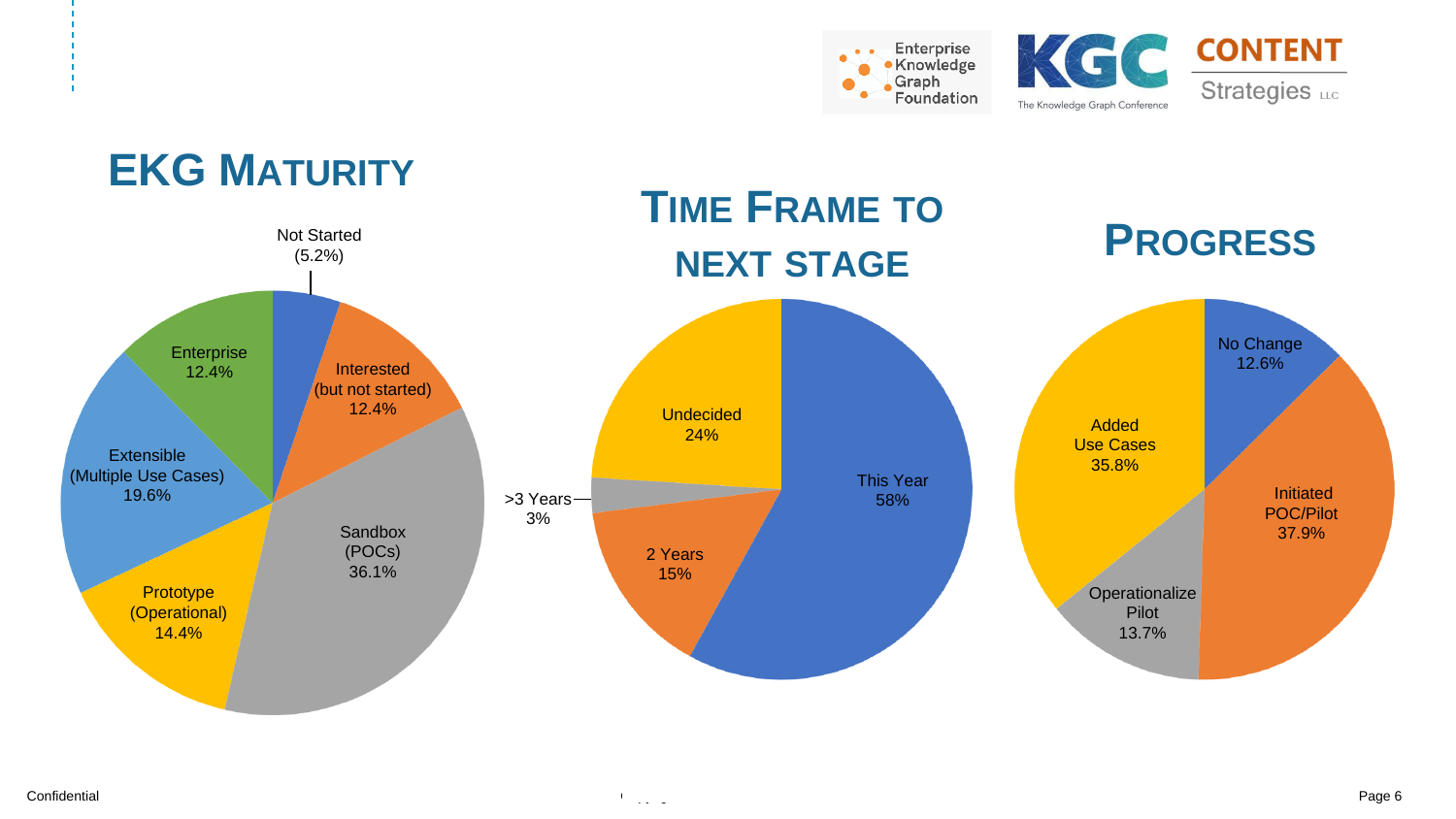### **EKG ADOPTION DRIVERS (WHY)**







**Capability:** facilitate innovation, support multiple viewpoints, explore 'what if' questions, enhance data discovery, analytical flexibility for users

**Control:** manage complexity, comply with obligations, prevent unwanted outcomes, track data flows, control data access, simplify governance

**Costs:** operate more efficiently, automate processes, reallocate resources, reduce reconciliation, consolidate redundant systems, improve resiliency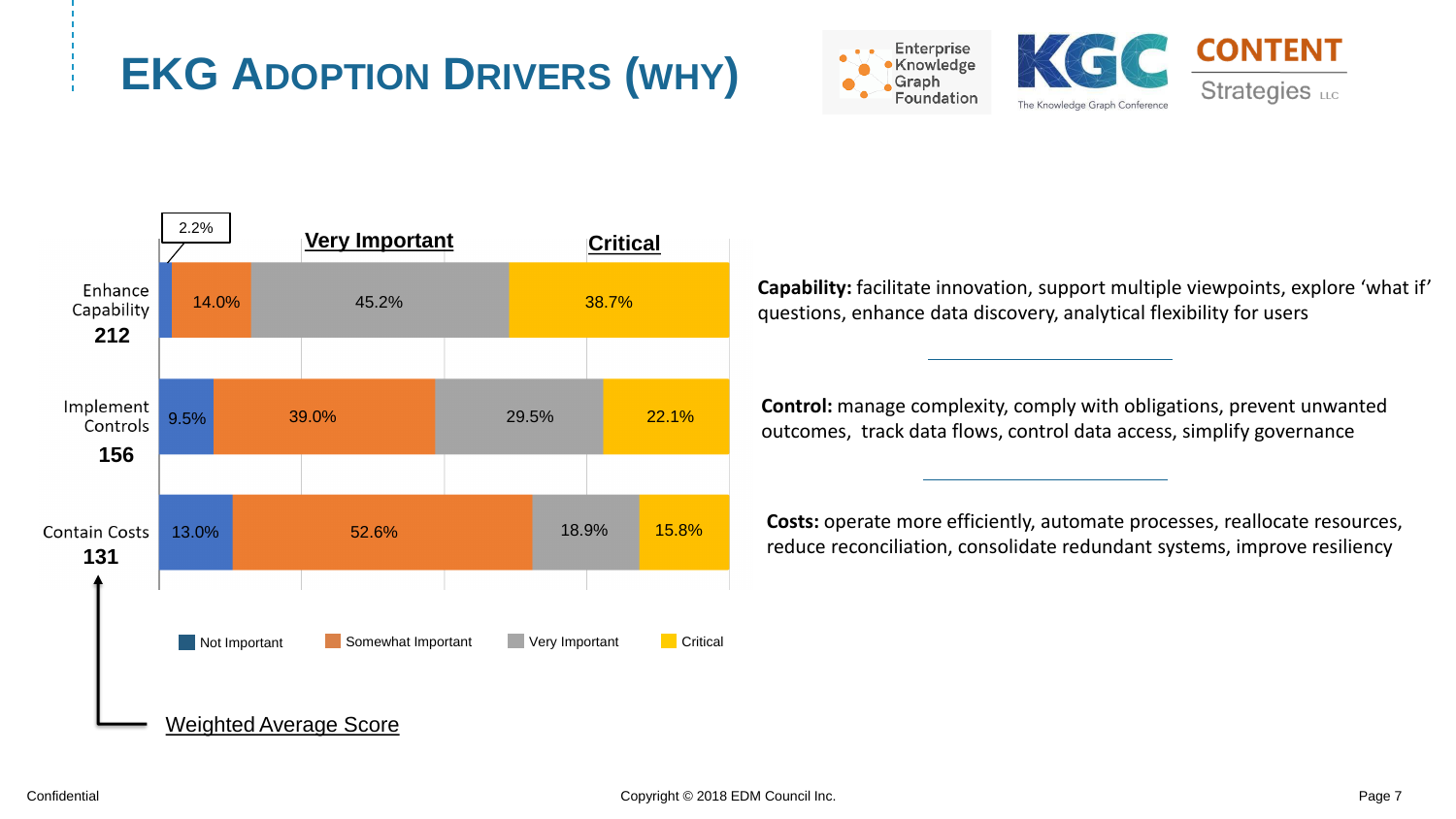## **ADOPTION USE CASES (WHAT)**





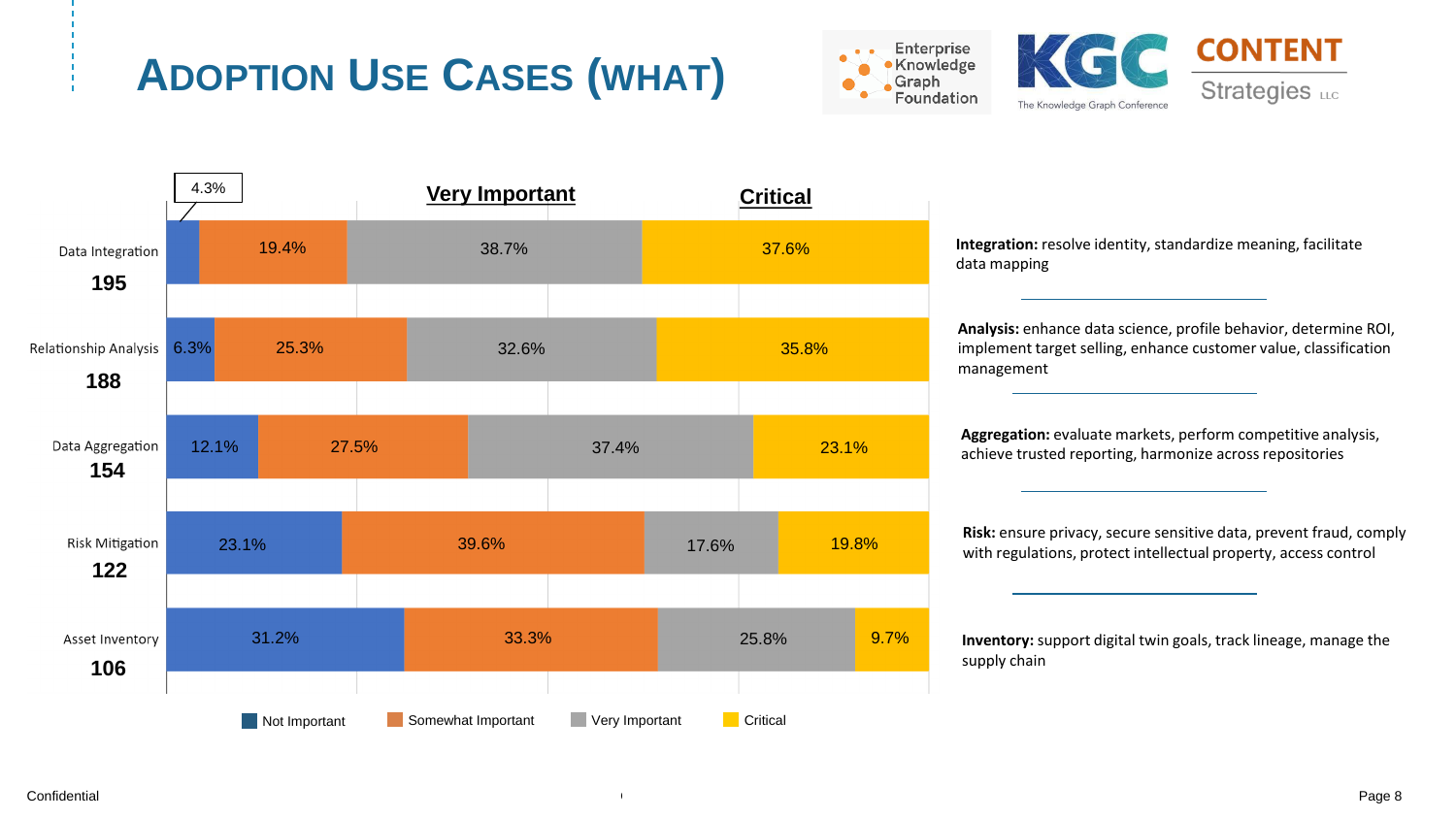# **EKG ADOPTION INHIBITORS**





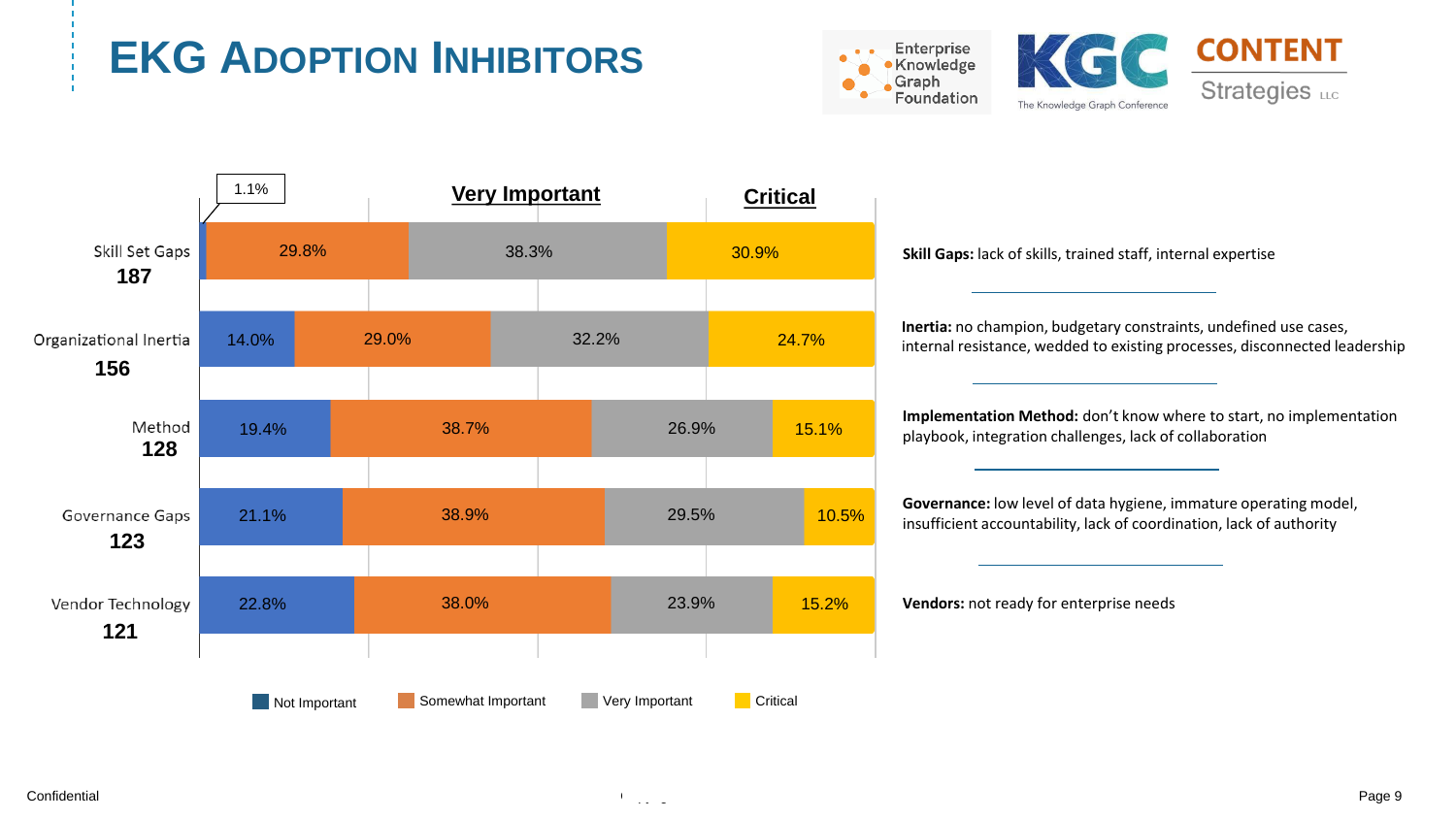### **INDUSTRY PRIORITIES**

![](_page_9_Picture_1.jpeg)

![](_page_9_Picture_2.jpeg)

![](_page_9_Figure_3.jpeg)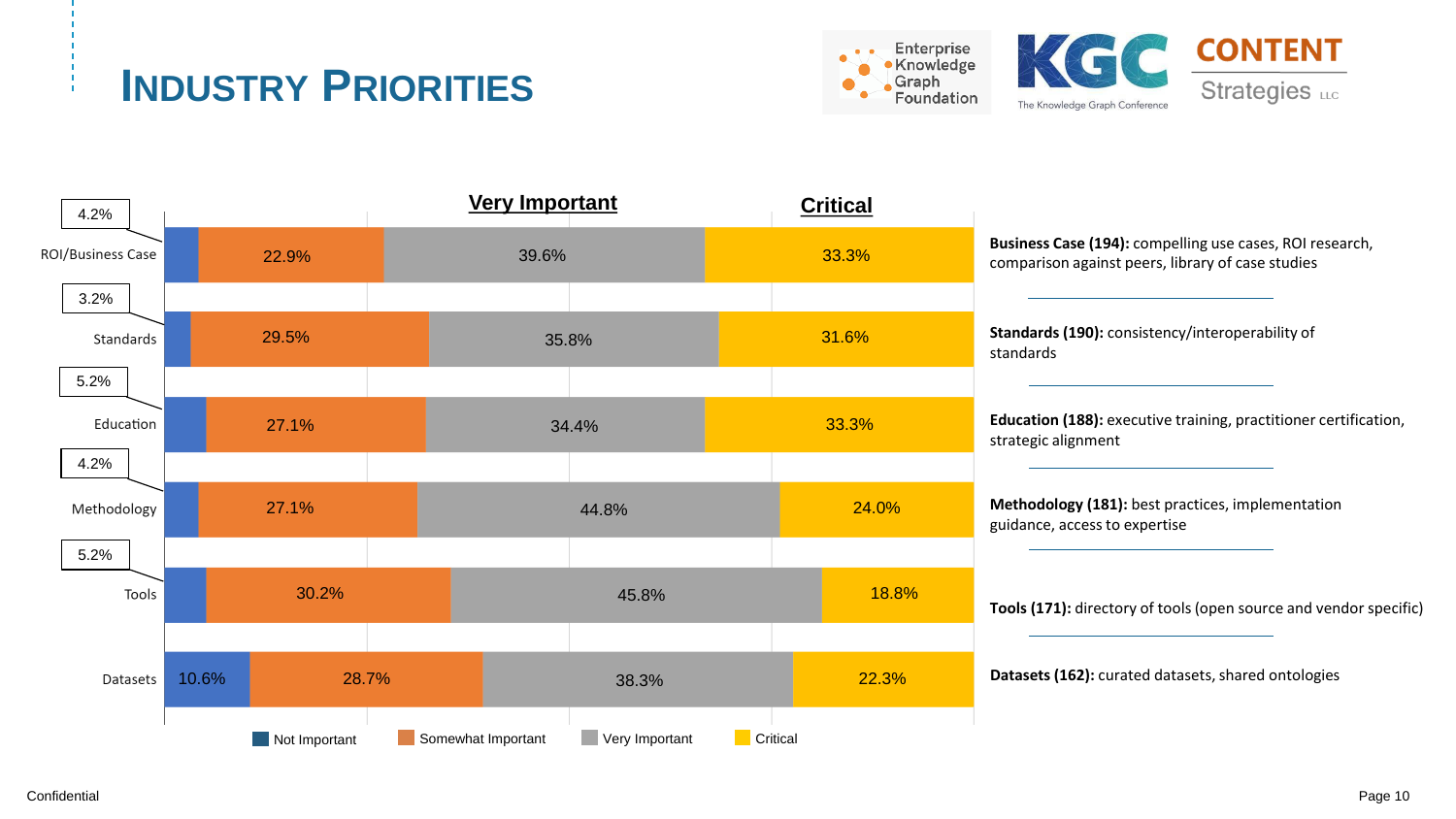### **VENDOR ENHANCEMENT**

![](_page_10_Picture_1.jpeg)

![](_page_10_Picture_2.jpeg)

![](_page_10_Figure_3.jpeg)